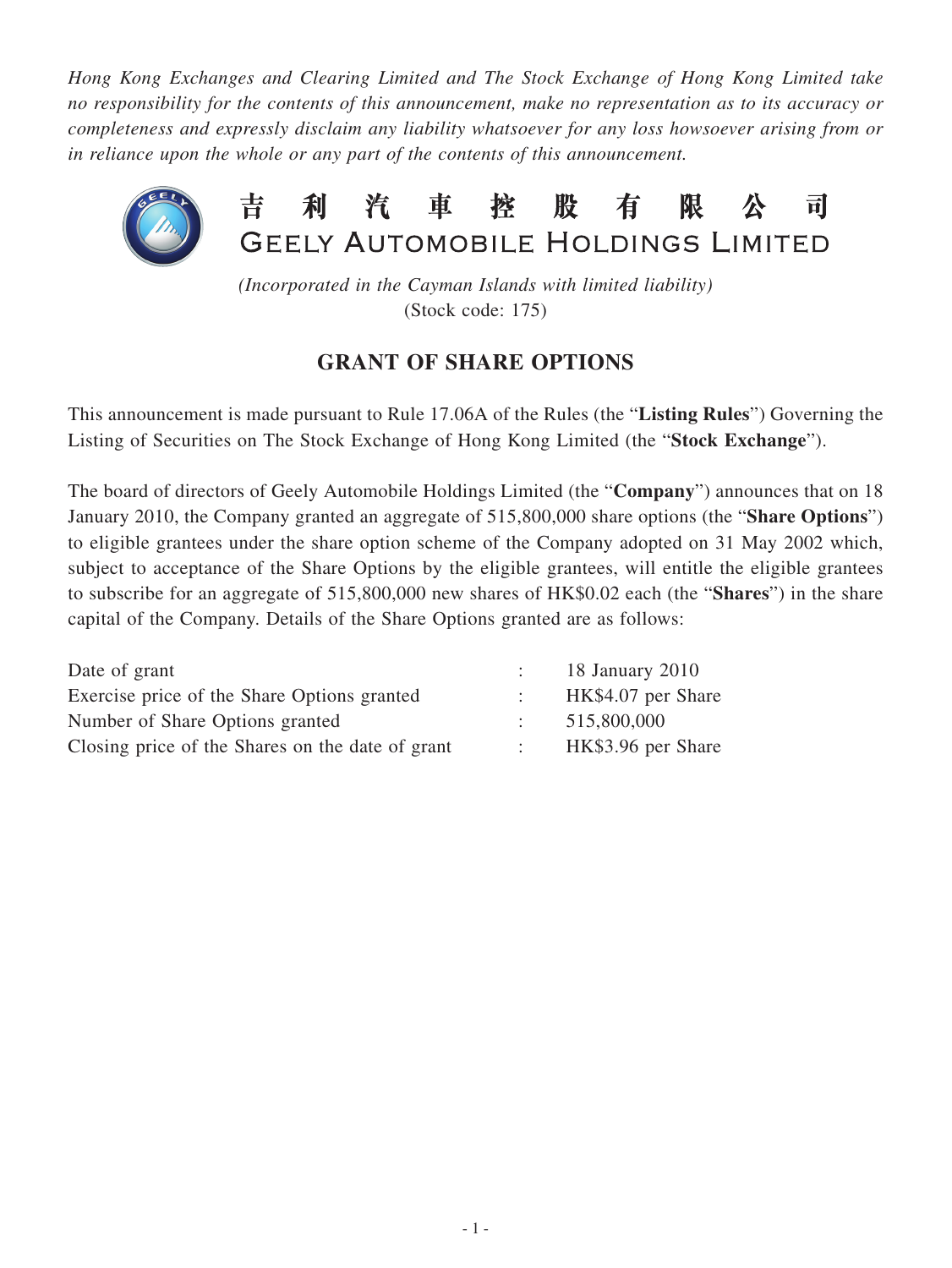The Share Options are valid for a period of 10 years from 18 January 2010 to 17 January 2020 and their vesting period is set out in the following table:

| <b>Vesting Date</b>                                                   | Percentage $(\% )$                                                                                                                                            |
|-----------------------------------------------------------------------|---------------------------------------------------------------------------------------------------------------------------------------------------------------|
| Between 18 January 2010 and 17<br>January 2011 (the "First Period")   | Up to 10% of the Option Shares shall be exercisable during<br>the First Period                                                                                |
| Between 18 January 2011 and 17<br>January 2012 (the "Second Period")  | Up to 10% of the Option Shares together with any Option<br>Shares not exercised during the First Period shall be<br>exercisable during the Second Period      |
| Between 18 January 2012 and 17<br>January 2013 (the "Third Period")   | Up to 10% of the Option Shares together with any Option<br>Shares not exercised during the previous periods shall be<br>exercisable during the Third Period   |
| Between 18 January 2013 and 17<br>January 2014 (the "Fourth Period")  | Up to 10% of the Option Shares together with any Option<br>Shares not exercised during the previous periods shall be<br>exercisable during the Fourth Period  |
| Between 18 January 2014 and 17<br>January 2015 (the "Fifth Period")   | Up to 10% of the Option Shares together with any Option<br>Shares not exercised during the previous periods shall be<br>exercisable during the Fifth Period   |
| Between 18 January 2015 and 17<br>January 2016 (the "Sixth Period")   | Up to 10% of the Option Shares together with any Option<br>Shares not exercised during the previous periods shall be<br>exercisable during the Sixth Period   |
| Between 18 January 2016 and 17<br>January 2017 (the "Seventh Period") | Up to 10% of the Option Shares together with any Option<br>Shares not exercised during the previous periods shall be<br>exercisable during the Seventh Period |
| Between 18 January 2017 and 17<br>January 2018 (the "Eighth Period")  | Up to 10% of the Option Shares together with any Option<br>Shares not exercised during the previous periods shall be<br>exercised during the Eighth Period.   |
| Between 18 January 2018 and 17<br>January 2019 (the "Ninth Period")   | Up to 10% of the Option Shares together with any Option<br>Shares not exercised during the previous periods shall be<br>exercised during the Ninth Period.    |
| From 18 January 2019 until<br>the expiry date of the Option           | Up to 10% of the Option Shares together with any Option<br>Shares not exercised may be exercised from 18 January<br>2019 to the expiry date of the Option.    |

No Share Options will be exercisable after the expiry of its term.